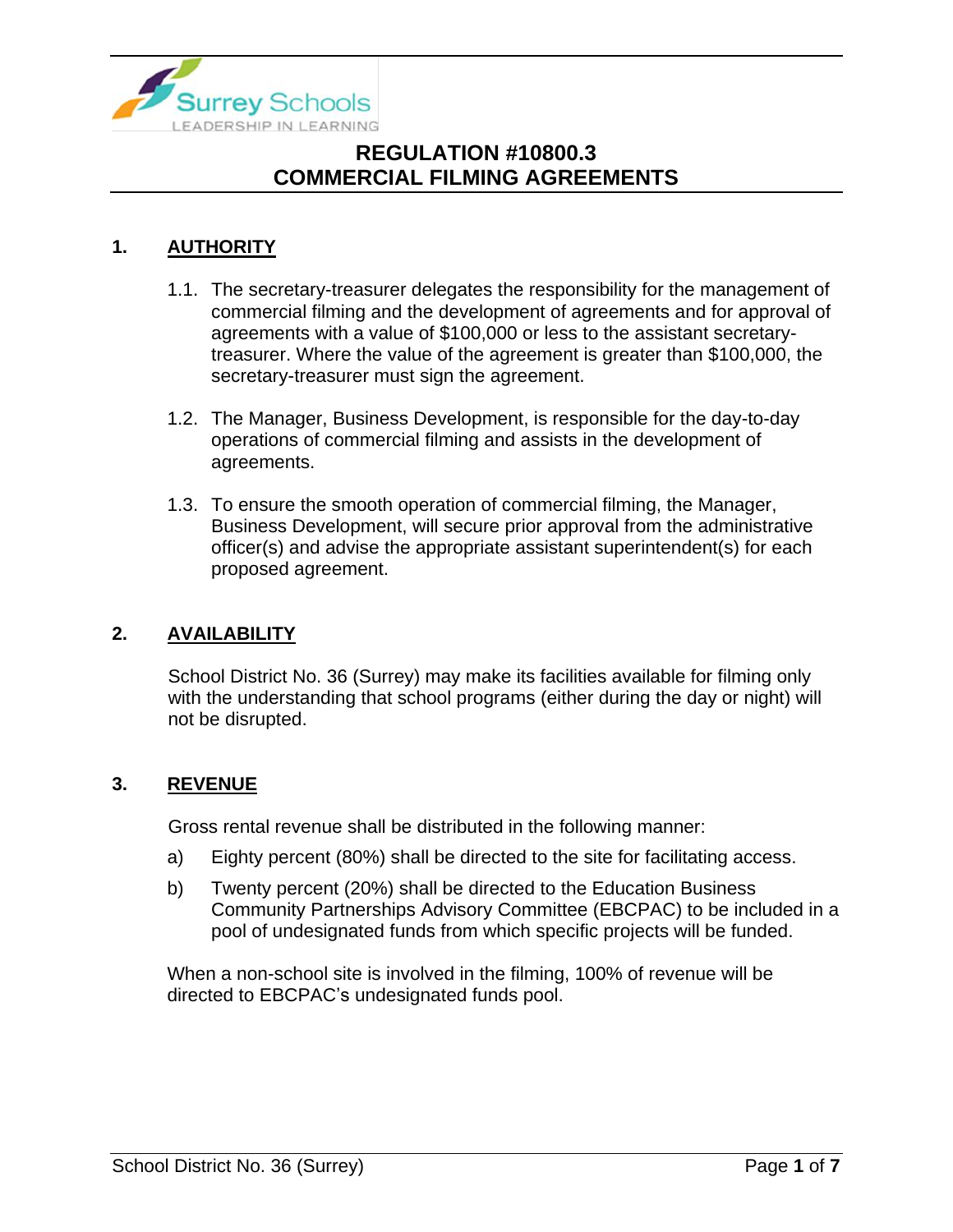

## **4. ACCESS**

Location personnel may go to schools to take preliminary still shots at no cost. They must identify themselves at the school office, wear a visitor badge, and receive permission from the school administration to view specific areas.

## **5. PROCEDURES AND APPROVALS**

The procedure and approval process for commercial filming agreements is as follows:

- a) The proposed user will fill out an Application To Film.
- b) The proposed user will be required to submit a script, the working title for the film and the film's proposed classification (ie: G, PG, etc.).
- c) Subsequent to receipt of approvals, a contract will be drawn up to be signed. The total rental charge including security/custodial charges, in accordance with current rental rates, and an appropriate damage deposit must be paid before filming commences.
- d) The proposed user will be required to provide a copy of a Certificate of Insurance for a minimum of \$5,000,000 per occurrence naming School District No. 36 (Surrey) as an additional insured.

### **6. ALTERATIONS**

With prior approval of the board, the film company may make changes to buildings or grounds (e.g. painting), but all changes must be restored by the school district maintenance staff at the film company's expense. Hookups into facility electrical panel boxes must be done by school district electrical staff at the film company's expense.

### **7. EXTRAS**

Written consent by staff and the parents of students, if applicable, is required for any use of student/staff or pictures of student/staff in the film.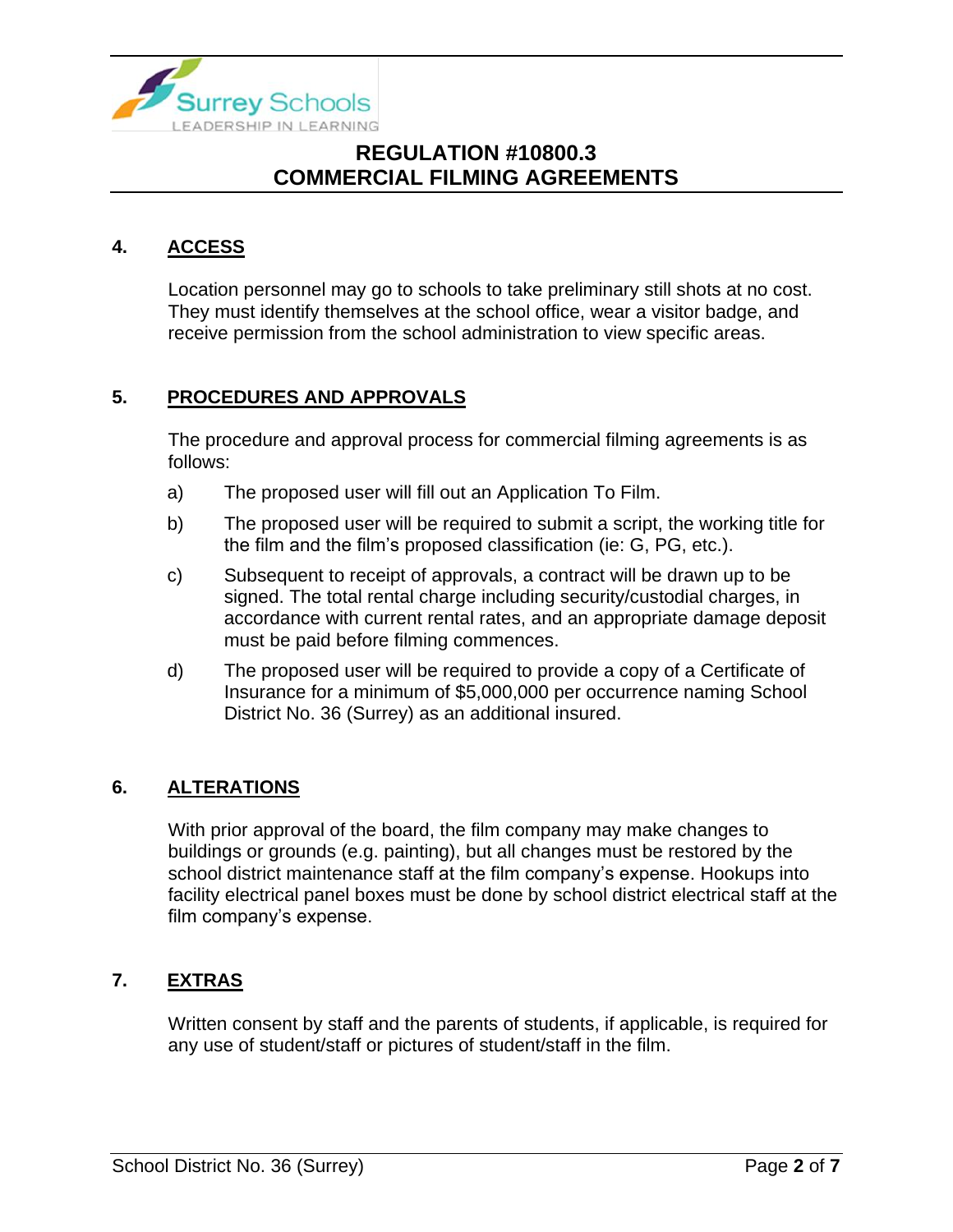

# **8. RATES**

Rental of district facilities for the purpose of filming will follow the rate schedule listed below:

Any interior portion of a facility:

| Day of filming       | \$2,000 per day including parking |
|----------------------|-----------------------------------|
| Day of prep and wrap | \$1,000 per day including parking |

Any exterior portion of a facility:

| Day of filming       | \$1,000 per day including parking |
|----------------------|-----------------------------------|
| Day of prep and wrap | \$ 500 per day including parking  |

Filming at district theatres will be based on the rates established for those facilities.

Use of parking lot (when filming is not taking place at the site):

Security/custodial (must be on site at all times during interior filming):

| Security  | 15 per hour   |
|-----------|---------------|
| Custodial | \$50 per hour |

Electrical or maintenance (if required by renter or stipulated by school district):

Electrical/Maintenance Trades \$70 per hour

Furniture and equipment rentals (for additional items not already in the rented space):

Various furniture and equipment is available for rent at ~20% of replacement value per week.

All rates are subject to all applicable taxes.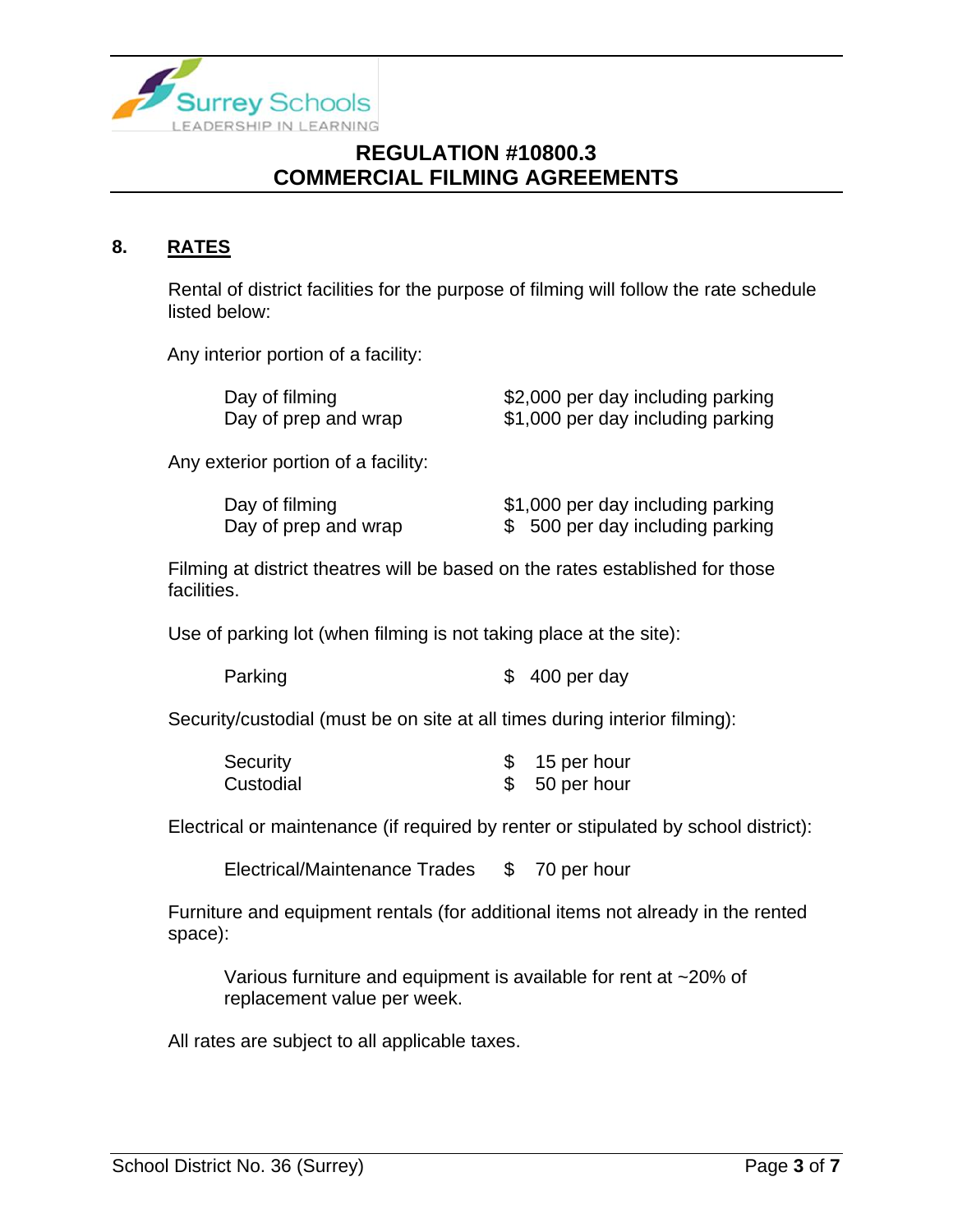

## **9. TERMS AND CONDITIONS**

### 9.1. Additional Charges

The user is responsible to pay School District No. 36 (Surrey), in addition to base rental charges, costs incurred for:

- a) Clean-up of facilities, based on the board's wages and benefits costs.
- b) Security services.
- c) Damages to facilities and/or equipment.

#### 9.2. Suitability of Facilities

School District No. 36 (Surrey) provides no stated or implied warranty as to the suitability or condition of the facilities for the user's purposes; and the user accepts the facilities at the user's own risk.

#### 9.3. Responsibility for Facilities/Damages

The user accepts full responsibility for all facilities rented including responsibility for the cost of any damages to School District No. 36 (Surrey) property, any adjoining property or other costs incurred by School District No. 36 (Surrey). The user further agrees to only utilize School District No. 36 (Surrey) facilities as defined in this contract.

#### 9.4. Local Regulations

The user agrees to abide by local regulations established by the school principal or the site manager.

#### 9.5. Smoking Prohibition

The user acknowledges that smoking is prohibited in all School District No. 36 (Surrey) buildings and all grounds and agrees to refrain therefrom.

#### 9.6. Non Interruption

The user agrees that usage of the facilities and grounds will in no way interrupt, disrupt or affect the instruction of students or any school programs either during the day or during the night.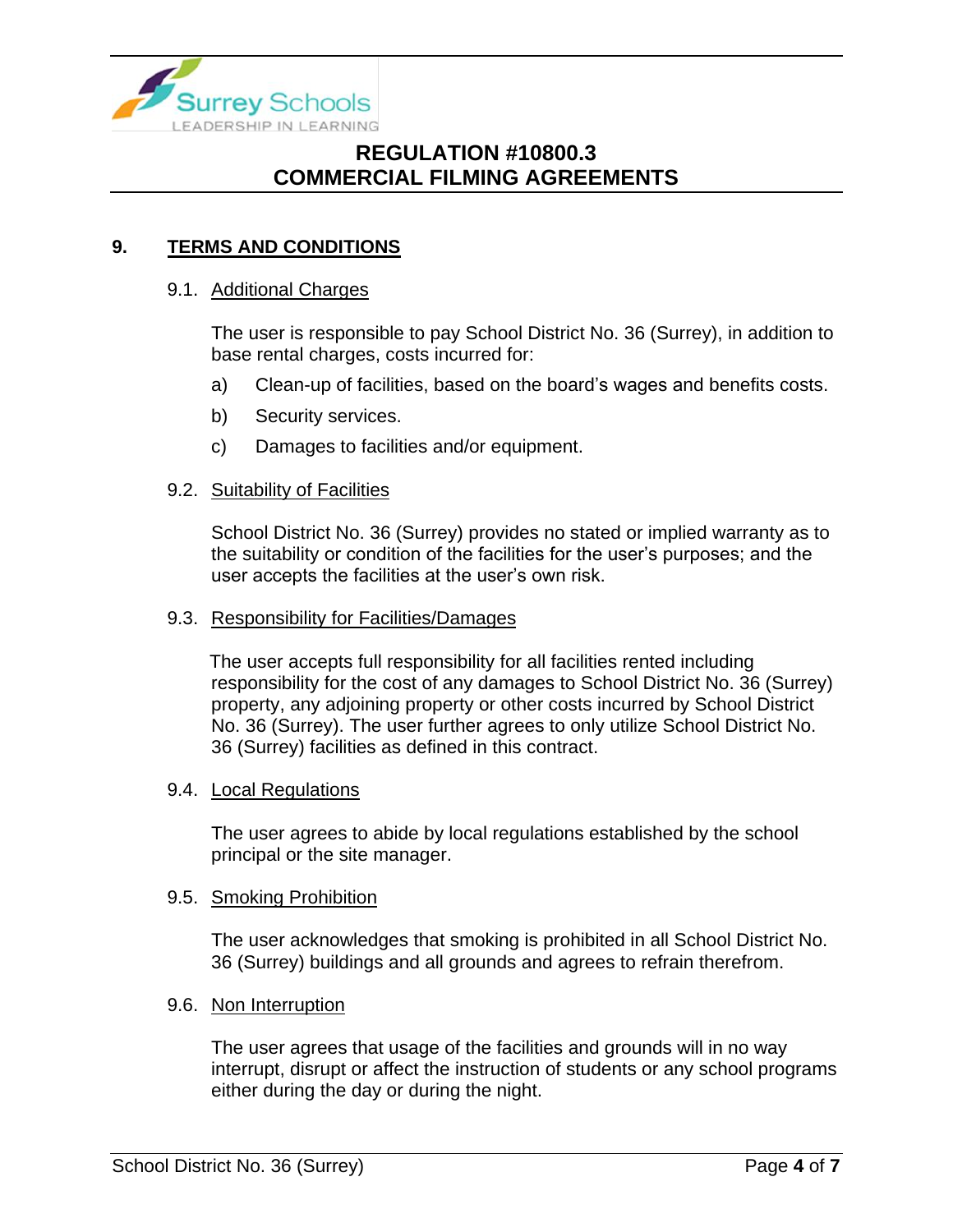

## 9.7. Cancellation by User

Where the user wishes to cancel usage, this must be done by providing written notice to School District No. 36 (Surrey), Attention: Manager, Business Development, 14033 – 92<sup>nd</sup> Avenue, Surrey, BC V3V 0B7 or at fax 604-595-6307, a minimum of forty-eight hours prior to the start of the booking time.

### 9.8. Cancellation by School District No. 36 (Surrey)

School District No. 36 (Surrey) may cancel or revoke either specific usage or the contract without cause up to forty-eight hours prior to the booking and the user will have no claim or right to damages or reimbursement on account of any loss, damages or expense arising therefrom.

## 9.9. Abuse of Privileges

School District No. 36 (Surrey) reserves the right to cancel rental privileges pursuant to this contract and the privilege to enter into future contracts, where there has been abuse of rental privileges.

### 9.10.Indemnification and Hold Harmless

The user shall indemnify and hold harmless School District No. 36 (Surrey) and its officers, employees, servants, agents and contractors from any and all loss, liability, claims or expenses arising out of the use and/or occupation of property belonging to School District No. 36 (Surrey) by the user and any of its officers, employees, servants, agents, contractors and volunteers, except to the extent that such loss arises from the independent negligence of School District No. 36 (Surrey).

### 9.11.Waiver of Subrogation

The user hereby agrees to waive all rights of subrogation or recourse against School District No. 36 (Surrey) with respect to the use or occupation by the user of the premises described in this contract.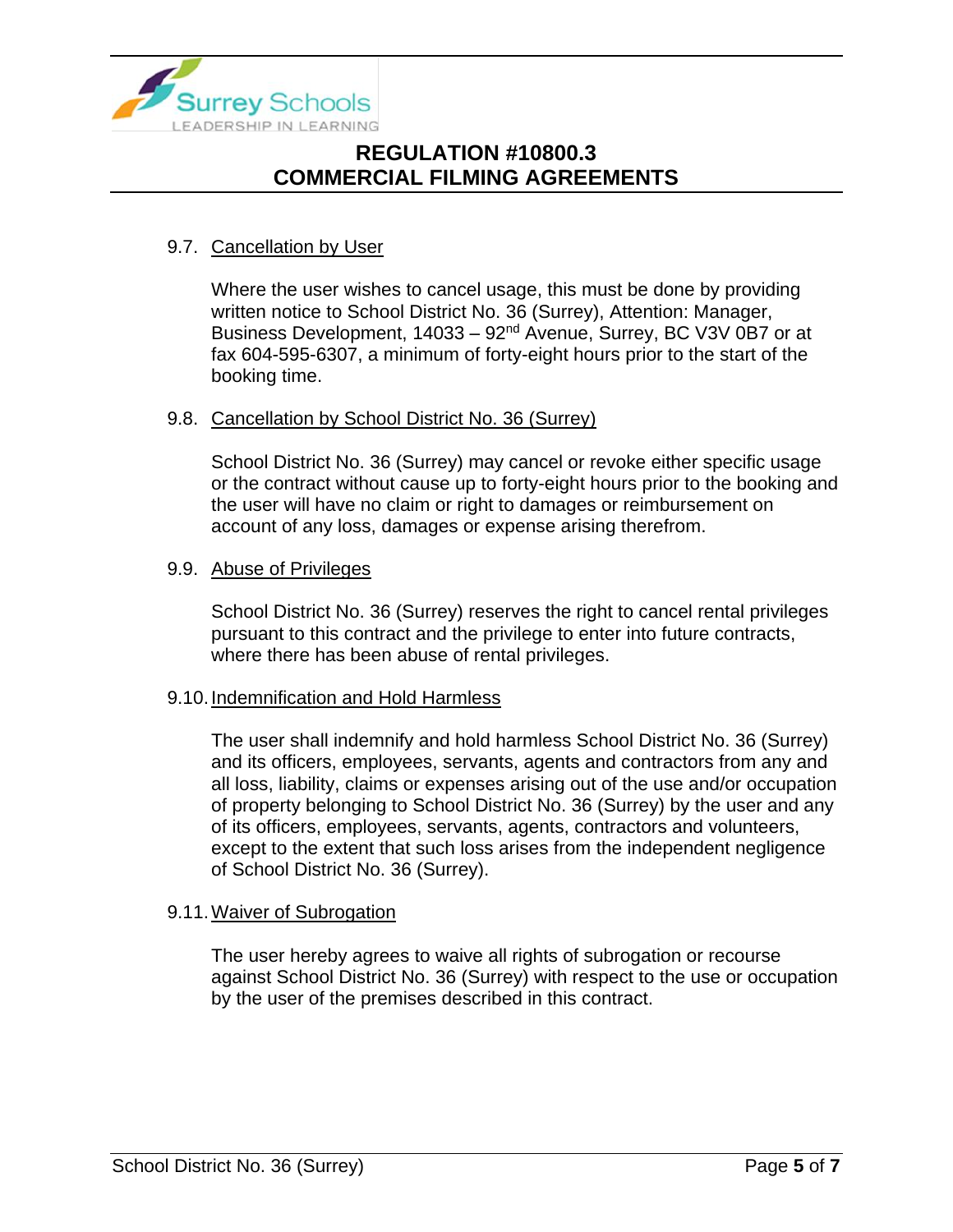

## 9.12.Liability Insurance

The user shall, without limiting its obligation or liabilities herein and at its own expenses, provide and maintain the following insurances with insurers licensed in British Columbia and in forms and amounts acceptable to School District No. 36 (Surrey):

- Comprehensive general liability insurance with a limit of not less than Five Million Dollars (\$5,000,000), inclusive per occurrence for bodily injury and property damage including loss of use thereof. Such insurance shall extend to cover the user, its officers, employees, servants, agents, contractors, and volunteers and shall include School District No. 36 (Surrey) Board of Education, employees, servants, agents and contractors as additional insureds with respect to liability arising out of the use or occupation by the user of the property belonging to School District No. 36 (Surrey).
- Such comprehensive general liability insurance shall contain coverage for premises and operations, products and completed operations, blanket contractual liability, cross liability, elevator and hoist liability, contingent employers liability, occurrence property damage, employees and/or volunteers as additional named insureds, use of attached machinery, use of specially licensed or unlicensed vehicles (while operated off highway), broad form property damage and tenants all risk legal liability (in an amount sufficient to cover the replacement cost value of the leased space) to apply to the use and/or occupation by the user of the premises described in this contract.

### 9.13.Certificates of Insurance

User shall provide School District No. 36 (Surrey) with evidence of all required insurance prior to the effective date of this contract. Such evidence of insurance shall be in the form of a Certificate of Insurance issued by the insurer or insurance broker of the user and must contain the following information: name of insurance company, binder or policy number, name and address of the insured (user), policy period, description of coverage, policy limits, description of insured operations and location(s), and signature of the authorized representative and date.